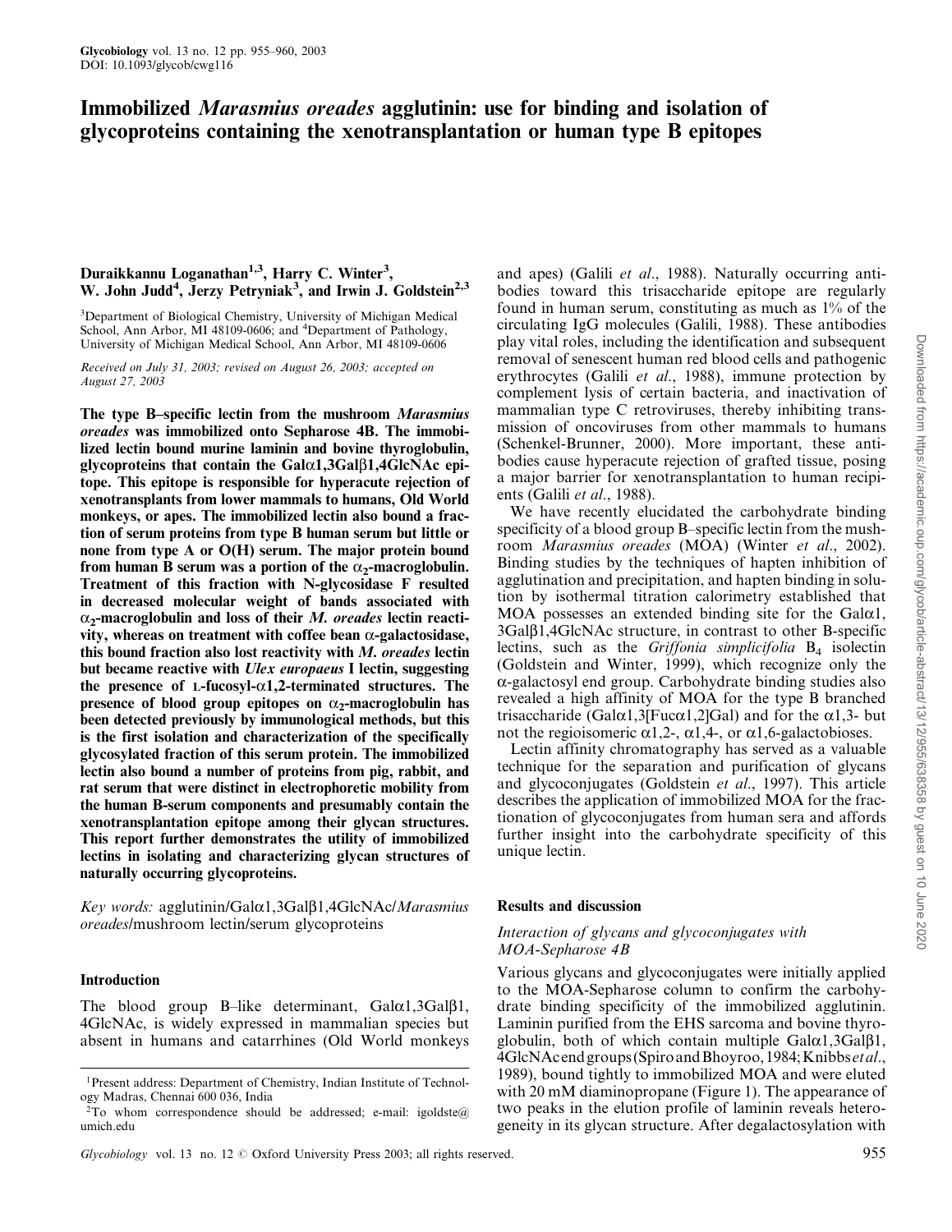

Fig. 1. Elution profile of glycans and glycoconjugates from MOA-Sepharose 4B. Elution with 1,3-diaminopropane begun at fraction 16. BT, bovine thyroglobulin; Gal-BT, a-galactosidase-treated BT; POA, pigeon ovalbumin.

coffee bean  $\alpha$ -galactosidase, bovine thyroglobulin passed through the column, as did asialofetuin, both of which contain terminal  $Ga1\beta1,3/4G$ lcNAc saccharide residues that are thus not recognized by the lectin. Pigeon ovalbumin, a glycoprotein that has recently been shown to contain Gal $\alpha$ 1,4Gal-terminated N-glycans (Suzuki et al., 2001), similarly did not bind to the MOA-Sepharose column. Blood group H-2 substance, which has terminal  $Fuc\alpha1, 2Gal\beta1, 4GlcNAc$  chains, also failed to bind to MOA-Sepharose (data not shown), although the trisaccharide Fuca1,2Gal $\beta$ 1,4Glc exhibited low but measurable binding in solution (Winter et al., 2002). Considered together, these results indicate the trisaccharide specificity of immobilized MOA, that is, its requirement of the  $Gal<sub>α1</sub>,3Gal$  linkage for binding. Galactomannan, which has Gal $\alpha$ 1,6Man branches on a linear Man $\beta$ 1,4Man $\beta$  backbone, is known to react strongly with GS I-A<sub>4</sub> and  $-B_4$ isolectins (Murphy and Goldstein, 1977). The failure of galactomannan to bind to immobilized MOA further demonstrates this lectin's extended binding site specificity.

## Interaction of various blood sera with MOA-Sepharose 4B

Serum samples obtained from human individuals belonging to blood groups  $A_1$ ,  $A_2$ , B, and O as well as from animals (pig, rat, and rabbit) were obtained for study. All human individuals were of secretor type. After applying the serum sample to the column and washing with phosphate buffered saline (PBS) to remove the unbound components, subsequent elution with 20 mM diaminopropane in 0.15 M NaCl afforded the bound components, collected in 15 fractions of 1-ml volume (Figure 2). As expected, the amount of bound protein was minimal for the blood group  $A_1$  and  $A_2$  sera, whereas a significant amount was bound in the case of four blood group B individuals (designated B-1, -2, -3 and -4; data shown for 1 and 2 only), and a somewhat lesser amount for type O.

Sodium dodecyl sulfate-polyacrylamide gel electrophoresis (SDS-PAGE) analysis of the bound fractions of the various sera revealed both qualitative and quantitative differences in the protein components. Most important, the major band seen in the case of the four type B serum samples corresponds to a protein with a molecular weight of ~185 kDa (Figure 3A). Protein sequencing of this component led to its identification as  $\alpha_2$ -macroglobulin. Its identity was confirmed by the formation of a sharp precipitin band on immunodiffusion against rabbit anti- $\alpha$ <sub>2</sub>macroglobulin (data not shown), as well as strong staining on a western blot probed with the rabbit antibody and alkaline phosphatase-labeled anti-rabbit IgG (Figure 3B). It was further noted that three to four prominent bands having molecular weights between about 90 kDa and 185 kDa stained with the anti- $\alpha_2$ -macroglobulin, which were also apparent in an authentic sample of human  $\alpha_2$ macroglobulin. These same bands also stained with biotinylated MOA and with blends of monoclonal anti-B antibodies (data not shown).

To determine the nature of the linkage of the blood group B epitope to  $\alpha_2$ -macroglobulin, the glycoprotein was treated with N-glycosidase F. A distinct shift of bands to lower molecular masses was observed on SDS-PAGE (Figure 4A). Staining of these bands on western blots with biotinylated MOA/streptavidin phosphatase was strongly attenuated, indicating removal of the type B epitope (Figure 4B). This is not surprising inasmuch as  $\alpha_2$ macroblobulin is known to contain eight N-linked chains per 170-kDa monomer with no O-linked chains (Sottrup-Jensen et al., 1984). Treatment of a duplicate western blot with alkaline borohydride prior to MOA staining had no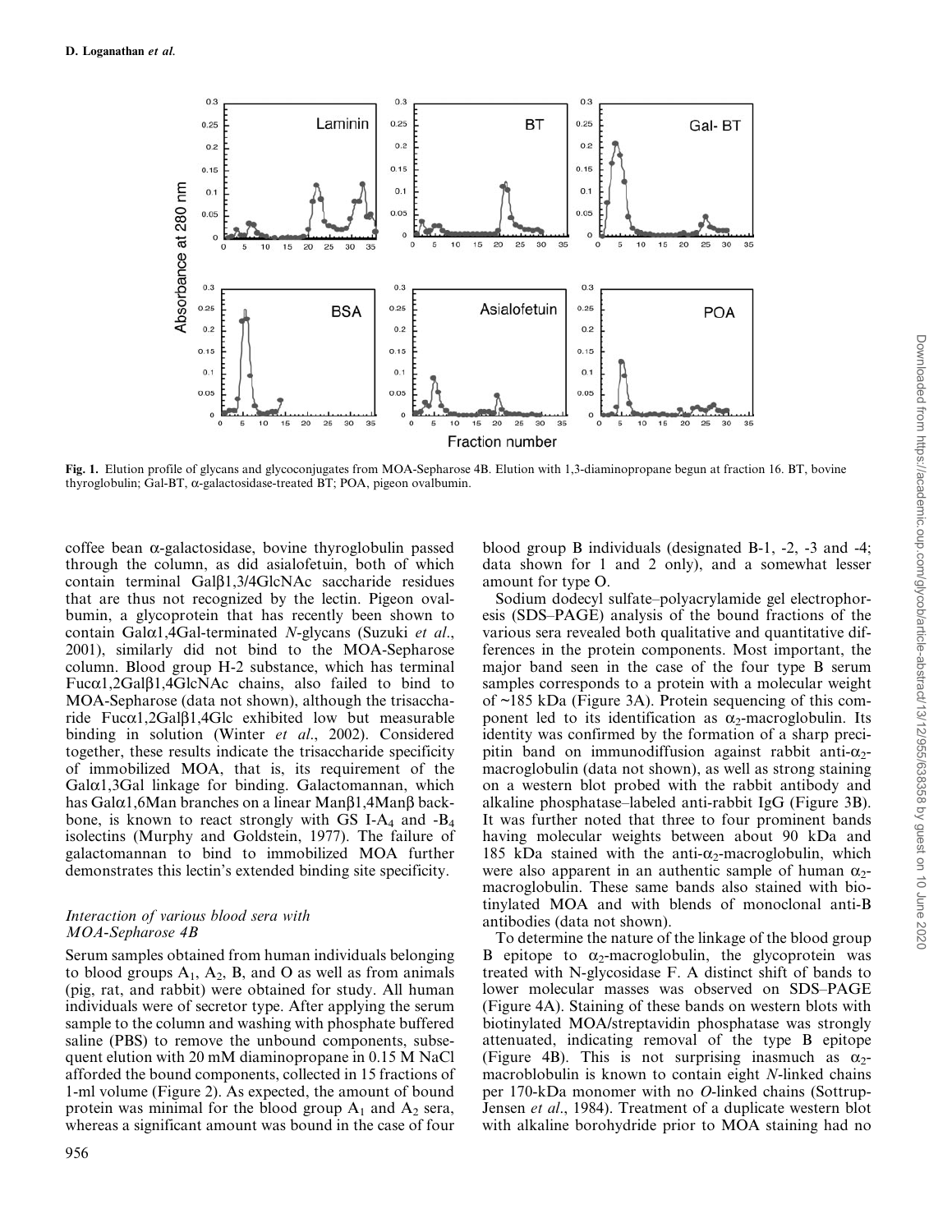

Fig. 2. Elution profile of human and animal serum components from MOA-Sepharose using 20 mM 1,3-diaminopropane, pH 11. Flow-through and wash fractions not shown. Elution profiles for serum samples B-3 and B-4 were similar to sample B-1.

noticeable effect on the undigested lanes but did eliminate a few weakly staining bands that remained in some samples after N-glycosidase F digestion (data not shown). Most likely, the weakly staining bands remaining after Nglycosidase F digestion represent small quantities of other proteins containing  $O$ -linked  $\alpha$ -Gal epitopes, because  $\alpha_2$ -macroglobulin itself contains no O-linked carbohydrate. Treatment of the fractions containing mostly  $\alpha_2$ -macroglobulin with coffee bean  $\alpha$ -galactosidase abolished its binding to the immobilized MOA column, as well as its reactivity on western blots to biotinylated MOA (Figure 5), or to monoclonal anti-B antibodies (data not shown), also indicating the presence of  $Gal<sub>α1</sub>,3Gal$  end groups on these N-linked glycans.

To further probe the nature of the glycosyl moiety reactive with the MOA lectin, we used three additional lectins: Euonymus [syn. Evonymus] europaeus (EEA), Ulex europaeus I (UEA I), and Lotus tetragonolobus (LTA) lectins. EEA has complex specificity and recognizes, among others, terminal Gal linked  $\alpha$ 1,3 to a subterminal sugar (Petryniak and Goldstein, 1986). Indeed, this lectin gave precipitin bands on agar gel diffusion against the  $\alpha_2$ -macroglobulin from B-2 and B-3 sera. Binding of  $\alpha_2$ -macroglobulin to immobilized MOA and its precipitation with EEA indicates the presences of  $Gal \alpha1, 3Gal \beta1, 3/4G l c N A c$  groups as a minimal structure. Digestion of the bound fraction from sample B-3 with  $\alpha$ -galactosidase abrogated its reactivity with both lectins, as expected. The digested fraction acquired the capacity to precipitate with UEA-I, but it still failed to react with LTA.

These results indicate the presence of fucosylated blood group B structures on the fraction of  $\alpha_2$ -macroglobulin binding to immobilized MOA. Although UEA-I reacts weakly with H-1 structures ( $Fuc\alpha1, 2Ga1\beta1, 3GlcNAc$ )

(Petryniak and Goldstein, 1986; Mollicone et al., 1996), it cannot precipitate H-1 containing glycoconjugates, indicating that the majority of H glycans remaining after  $\alpha$ -galactosidase digestion are undoubtedly of type 2 structure  $(Fuc\alpha1, 2Ga1\beta1, 4GlcNAc)$ , which interact strongly with this lectin. LTA also reacts with H-2 structures, but not at all with H-1 (Pereira and Kabat, 1974), so its lack of reactivity in this case may reflect an insufficient quantity and/or improper presentation of H-2 structures. Indeed, Yan et al. (1997) showed that certain glycoconjugates containing H-2 ligands reacted very poorly with immobilized LTA. Interestingly, sample B-2, after  $\alpha$ -galactosidase digestion, failed to react with either fucose-binding lectin, suggesting that there may be individual differences in the quantity and/or structure of the  $\alpha$ Gal determinants on the serum proteins, such as a preponderance of H-1 structures.

The presence of covalently linked ABO(H) blood group antigens on human plasma  $\alpha_2$ -macroglobulin and von Willebrand factor was reported by Matsui et al. (1993), using antibodies to the blood group substances. We have now confirmed this finding for  $\alpha_2$ -macroglobulin by isolation and partial characterization of this protein containing blood group B epitopes from the serum of type B individuals.

In some of the MOA-Sepharose-bound serum samples, relatively weak bands in the 50–60 kDa range were identified by N-terminal amino acid sequence and by antibody staining of western blots as IgG heavy chains and antithrombin III. These bands, however, were present in type A and O serum also and did not stain on blots with biotinylated MOA. Furthermore, controls of fractions of serum bound to and eluted by diaminopropane from underivatized Sepharose also contained these two proteins (data not shown), indicating that a fraction of IgG and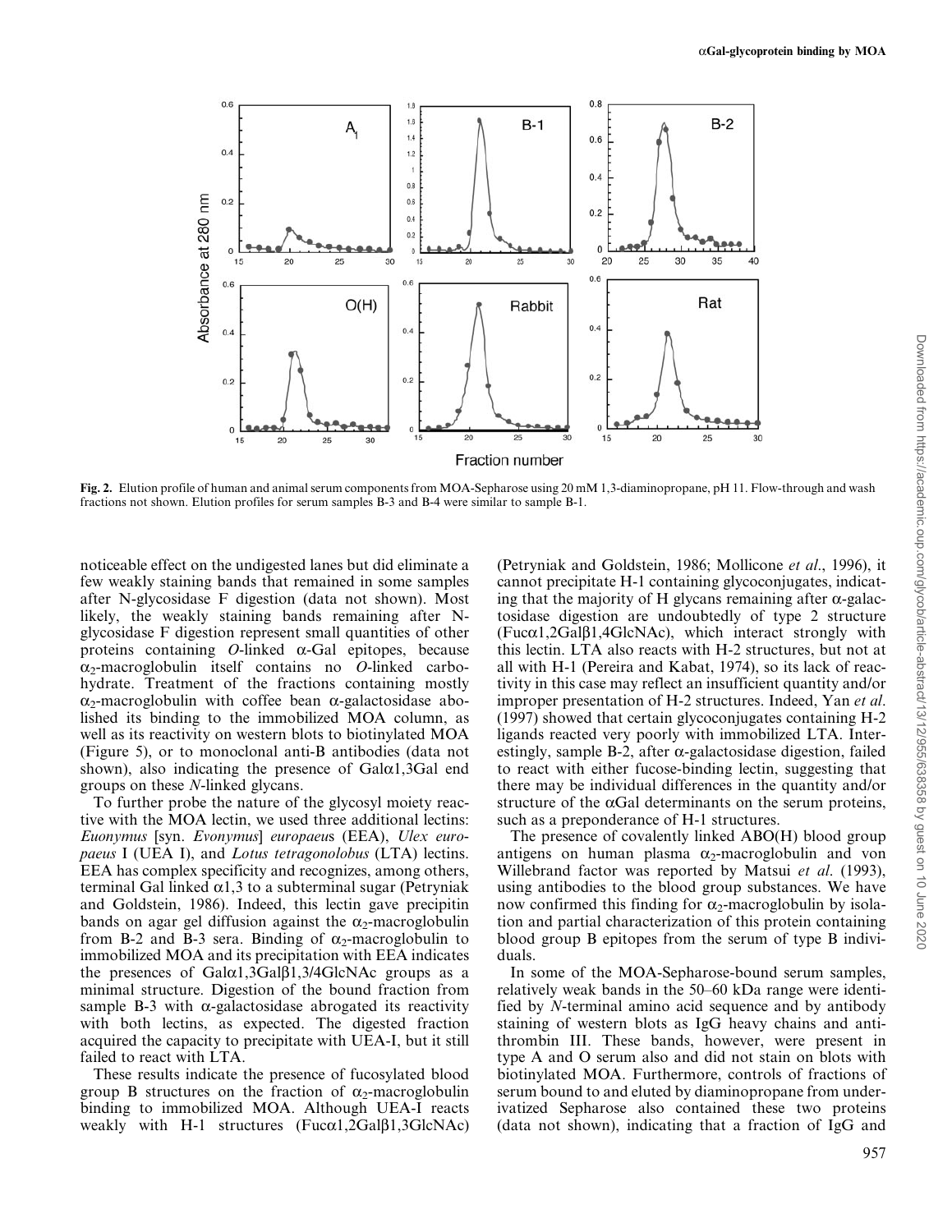

Fig. 3. SDS-PAGE (7.5% gel) and corresponding western blot of serum fractions bound to immobilized MOA. Samples in lanes are: 1 and 10, standard protein ladder; 2,  $A_1$  serum; 3, B-3 serum; 4, B-1 serum; 5, O serum; 6, standard  $\alpha$ 2-macroglobulin; 7, pig serum; 8, rabbit serum; 9, rat serum. (A) Coomassie-stained gel (standard protein ladder); (B) western blot (prestained standard protein ladder) probed with rabbit anti-human  $\alpha$ 2-macroglobulin followed by alkaline phosphatase-labeled goat anti-rabbit IgG, and visualization with SigmaFast BCIP/NBT reagent.



Fig. 4. Effect of N-glycosidase F digestion of type B serum fractions bound to immobilized MOA. SDS-PAGE (10% gel) and corresponding western blot of undigested (lanes 1, 3) and digested (lanes 2, 4) MOA-bound fraction from sample B-4 (lanes 1, 2) and B-2 (lanes 3, 4). (A) Coomassie-stained gel (lane S, Benchmark protein ladder [Invitrogen]); (B) western blot probed with biotinylated MOA followed by alkaline phosphatase-labeled streptavidin and development with SigmaFast BCIP/NBT reagent.



Fig. 5. Effect of  $\alpha$ -galactosidase digestion of type B serum fractions bound to immobilized MOA. SDS-PAGE (7.5% gel) and corresponding western blot of undigested (lanes 1, 3) and digested (lanes 2, 4) MOA-bound fraction from sample B-4 (lanes 1, 2) and B-1 (lanes 3, 4). Panels and treatments as for Figure 4. Extra bands at 40 kDa and 66 kDa are the  $\alpha$ -galactosidase and bovine serum albumin present in the commercial preparation.

antithrombin III may exhibit affinity for the Sepharose matrix itself. Thus when using Sepharose-immobilized lectins to isolate lectin-bound components from serum or other biological fluids, a pretreatment of the serum with underivatized Sepharose is indicated.

The present article clearly demonstrates the utility of immobilized MOA for the affinity purification of glycoconjugates containing the  $Gal \alpha1, 3Gal \beta1, 4GlcNAc$  trisaccharide sequence and serum components from human and animal sera. Immobilized MOA, with a unique and extended specificity for the  $Gal<sub>α1</sub>,3Gal<sub>β1</sub>,4GlcNAc trisac$ charide, should prove to be a very valuable probe for the detection, separation, and characterization of these biomedically important glycoconjugates.

#### Materials and methods

#### **Materials**

MOA was purified as reported earlier (Winter et al., 2002). Cyanogen bromide-activated Sepharose 4B, bovine serum albumin, asialofetuin, bovine thyroglobulin, coffee bean  $\alpha$ -galactosidase, rabbit antibody against  $\alpha_2$ -macroglobulin, alkaline phosphate-labeled secondary antibodies, and SigmaFast BCIP/NBT alkaline phosphatase substrate were obtained fromSigma (St.Louis,MO).Alkalinephosphatase± streptavidin was obtained from Zymed Laboratories (San Francisco, CA). Galactomannan and laminin were available from previous studies. EEA was purified on Synsorb H (Chembiomed, Edmonton, Alberta). UEA was purchased from EY Laboratories (San Mateo, CA), and LTA was available from previous studies. Pigeon ovalbumin was the gift of Dr. Y. C. Lee (Johns Hopkins University). Serum samples were prepared from the blood of pig, rat, rabbit, and seven human volunteers, one each of types  $A_1$ ,  $A_2$ , and  $O(H)$  and four of type B. All were Le<sup>a</sup>-negative and Le<sup>b</sup>positive and therefore assumed to be secretor-positive, except for donor B-1, who was Le<sup>b</sup>-negative but assayed directly as secretor-positive. For serum recovery, blood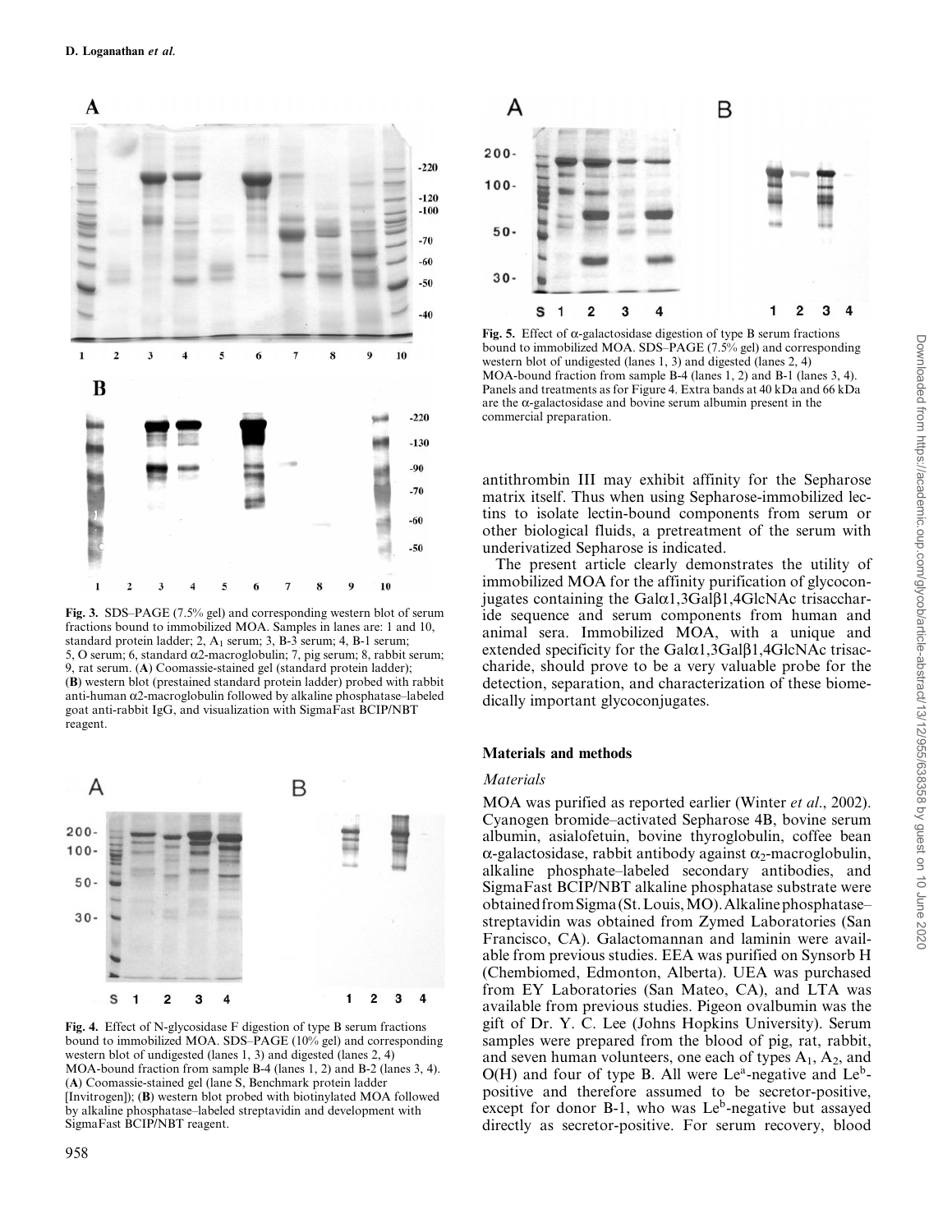drawn into a plain vacutainer tube was placed at  $37^{\circ}$ C for 20 min. The resultant clot was dislodged using an applicator stick and removed by centrifugation at  $1000 \times g$  to afford clear serum.

## Immobilization of MOA on Sepharose 4B

Cyanogen bromide-activated Sepharose  $4B$  (1.5 g) was allowed to swell in 100 ml of 1 mM HCl solution for 30 min. The supernatant was removed, and the swollen beads (6 ml) were filtered on a sintered glass funnel, washed several times with 100 ml of 1 mM HCl and finally with 20 ml of 0.1 M sodium bicarbonate buffer, pH 8.3, containing 0.5 M sodium chloride. The beads were quickly transferred to a plastic bottle containing 16.2 mg MOA in the same buffer (10 ml) and 0.2 M lactose. The plastic bottle was shaken at room temperature for 6 h and at  $4^{\circ}$ C overnight. The beads were filtered on a sintered glass funnel, washed with the coupling buffer, and then shaken in 1 M ethanolamine (12 ml) at room temperature for 2.5 h to cap all of the unreacted iminocarbonate groups. The beads were filtered, washed alternately with the coupling buffer then sodium acetate buffer (0.1 M, pH 4.0, containing 0.5 M NaCl) four times. The beads contained 2.3 mg MOA per ml Sepharose 4B, based on MOA remaining in solution. A column  $(1 \times 7 \text{ cm})$  packed with the beads was washed with 20 mM 1,3-diaminopropane to remove any noncovalently bound lectin, and finally washed with PBS containing 0.04% sodium azide.

# Binding of various glycans, glycoconjugates, and serum samples to MOA-Sepharose: general procedure

The MOA-Sepharose column was loaded with glycan, glycoconjugate, or serum sample  $(0.6-5 \text{ ml})$  and washed with PBS until 280 nm absorbance was  $< 0.01$  (15 ml). The bound components were eluted with 20 mM 1,3 diaminopropane in 0.15 M NaCl (15 ml). The fractions collected (1 ml) were neutralized immediately with 1 M phosphoric acid  $(\sim]16 \mu$ ) and analyzed either by absorbance at 280 nm for protein or by phenol-sulfuric acid assay (Dubois et al., 1956) for glycan. The column was finally washed thoroughly with PBS. The fractions containing the bound components were pooled and concentrated by Amicon ultrafiltration (Millipore, Bedford, MA) using a membrane (YM 10) of 10,000 molecular weight cutoff.

## Digestion of proteins or serum fractions with green coffee bean  $\alpha$ -galactosidase or N-glycosidase F

For N-glycosidase F digestion, 20  $\mu$ l of a solution of the MOA-bound serum fraction (at about 1 mg protein/ml) was heated 10 min at 80 $\degree$ C in 1% SDS. After cooling, 4 µl of 0.5 M phosphate buffer, pH 8.7, containing 2.5% Triton X-100 was added, followed by 1  $\mu$ l N-glycosidase F from Chryseobacterium meningosepticum (5000 U/ml, Calbiochem, San Diego, CA). After overnight incubation at room temperature, 40 µl of SDS-PAGE sample buffer was added, followed by heating in boiling water 5 min for SDS-PAGE. Control samples were treated similarly, except for omission of the enzyme. For digestion with green coffee bean  $\alpha$ -galactosidase, the enzyme, 1 µl containing 50 IU/ml in ammonium sulfate suspension (Sigma G-8507) was added

to 20  $\mu$ l of MOA-bound serum fractions adjusted to pH 6.5 with 4  $\mu$ l of 1.5 *N* citrate buffer and incubated at 37°C. The reaction was allowed to proceed for at least 24 h, and immediately denatured for gel electrophoresis. A solution of bovine thyroglobulin (2 mg) in pH 6.5 phosphate buffer was digested for 8 h with 18  $\mu$ l (1 IU), followed by storage at  $4^{\circ}$ C.

# Electrophoresis and western blotting

SDS-PAGE analysis was carried out in  $7.5\%$  gels  $(0.8\%$ cross-linked) using Tris/glycine buffer, pH 8.8, by the procedure of Laemmli (1970). The samples were denatured by boiling 5 min in buffer containing 1% SDS and 1% 2-mercaptoethanol. For western blotting, gels were equilibrated in 10 mM sodium carbonate buffer, pH 10, containing 20% methanol, electroblotted overnight at 10 V in the same buffer onto polyvinylidenedifluoride membranes (Immobilon-P, BioRad, Hercules, CA) using a BioRad Mini Trans-Blot cell. Blotted membranes were blocked with 5% nonfat dry milk and 0.5% Tween 20 in PBS for antibody probes or with 1% bovine serum albumin and 0.5% Tween 20 in PBS for lectin probes.

# Ouchterlony double diffusion assays

Agar gel diffusion was carried out as described by Oudin (1980) in  $50 \times 9$  mm snap lock petri dishes containing a layer of  $0.85\%$  agar in PBS  $\sim$ 3 mm thick in which 6 mm diameter wells were cut, holding  $~50 \mu$ l of lectin or glycoprotein. Precipitin bands were observed visually with side lighting against a dark field.

# Acknowledgments

We thank Dr. Susan Stern, Department of Emergency Medicine, University of Michigan Medical School, for a sample of porcine blood. This research was made possible by National Institutes of Health Grant GM29470-35.

## Abbreviations

EEA, Euonymus europaeus agglutinin; LTA, Lotus tetragonolobus agglutinin; MOA, Marasmius oreades agglutinin; PBS, phosphate buffered saline; SDS-PAGE, sodium dodecyl sulfate-polyacrylamide gel electrophoresis; UEA I, *Ulex europaeus* I agglutinin.

## References

- Dubois, M.A., Gilles, K.A., Hamilton, J.K., Rebers, P.A., and Smith, F. (1956) Colorimetric method for determination of sugars and related substances. Anal. Chem., 28, 350-356.
- Galili, U. (1988) The natural anti-Gal antibody, the B-like antigen and human aging. Blood Cells, 14, 205-220.
- Galili, U., Shohet, S.B., Kobrin, E., Stults, C.L.M., and Macher, B.A. (1988) Man, apes and Old World monkeys differ from other mammals in the expression of  $\alpha$ -galactosyl epitopes on nucleated cells. *J. Biol.* Chem., 263, 17755-17762.
- Goldstein, I.J. and Winter, H.C. (1999) The Griffonia simplicifolia I-B<sub>4</sub> isolectin, a probe for  $\alpha$ -D-galactosyl end groups. In Galili, U. and Avila, J.L. (Eds.), Subcellular biochemistry 32:  $\alpha$ -Gal and